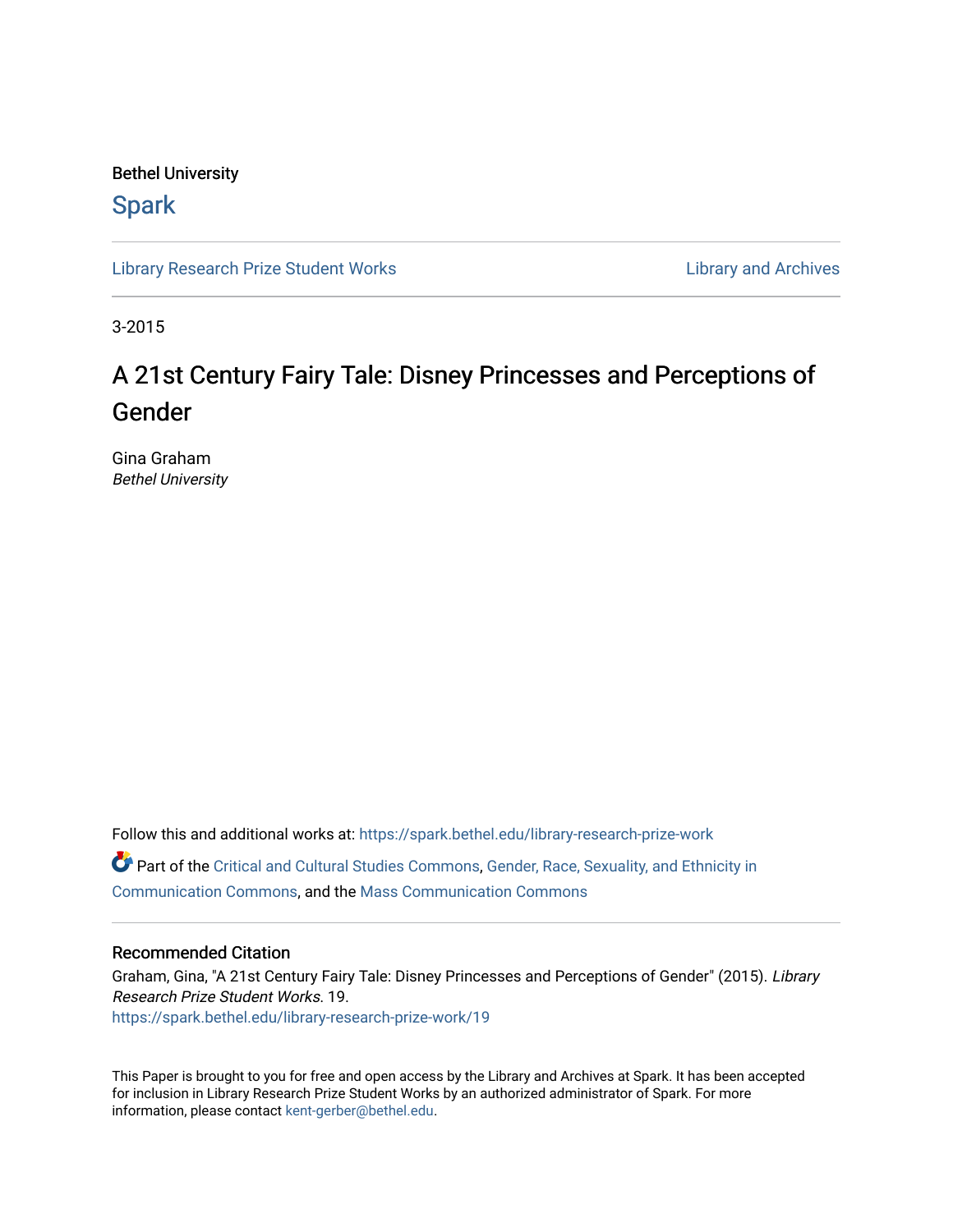Gina Graham Dr. Scott Sochay Media Communication 14 November 2014

#### A 21st Century Fairy-Tale: Disney Princesses and Perceptions of Gender

"Disney's animated characters, songs, story themes and trinkets are true cultural icons, venerated across the world by staunch believers, adults as well as children, who live in massive urban centers and in tiny rural hamlets" (Faherty 1). For some, the Disney princess is the "princess of all princesses" (Do Rozario 34). As Bruce asserts, since the 1937 premiere of *Snow White and the Seven Dwarfs*, "Disney's princesses have become a directing force of young American girls' culture" ("Princesses" 7). Before determining whether this force is positive or negative, one must ask: does the portrayal of princesses in Disney movies affect girls' perceptions of gender and gender roles? To answer this question, one can turn to current research in the field of media communication. Despite differing opinions and findings, most researchers agree that some Disney princesses end up sending mixed messages in regards to gender while others are considered old-fashioned. Bruce points out that "as it has been fifteen or more years since the wave of criticism [on Disney princesses] hit its greatest height, it is now worth exploring the question again" ("Princesses" 8), especially with the newest wave of Disney princesses.

The research concerning Disney princesses exists, primarily, on two planes. Scholars using coding to analyze the gender portrayals and messages in specific movies, or they observe the effects of the movies on girls, either through watching play among younger children, facilitating discussion, or conducting interviews. This research can lead to critical implications, including the impact on the now-college aged Disney generation (Bruce "Role") and the LGBTQ community (Towbin).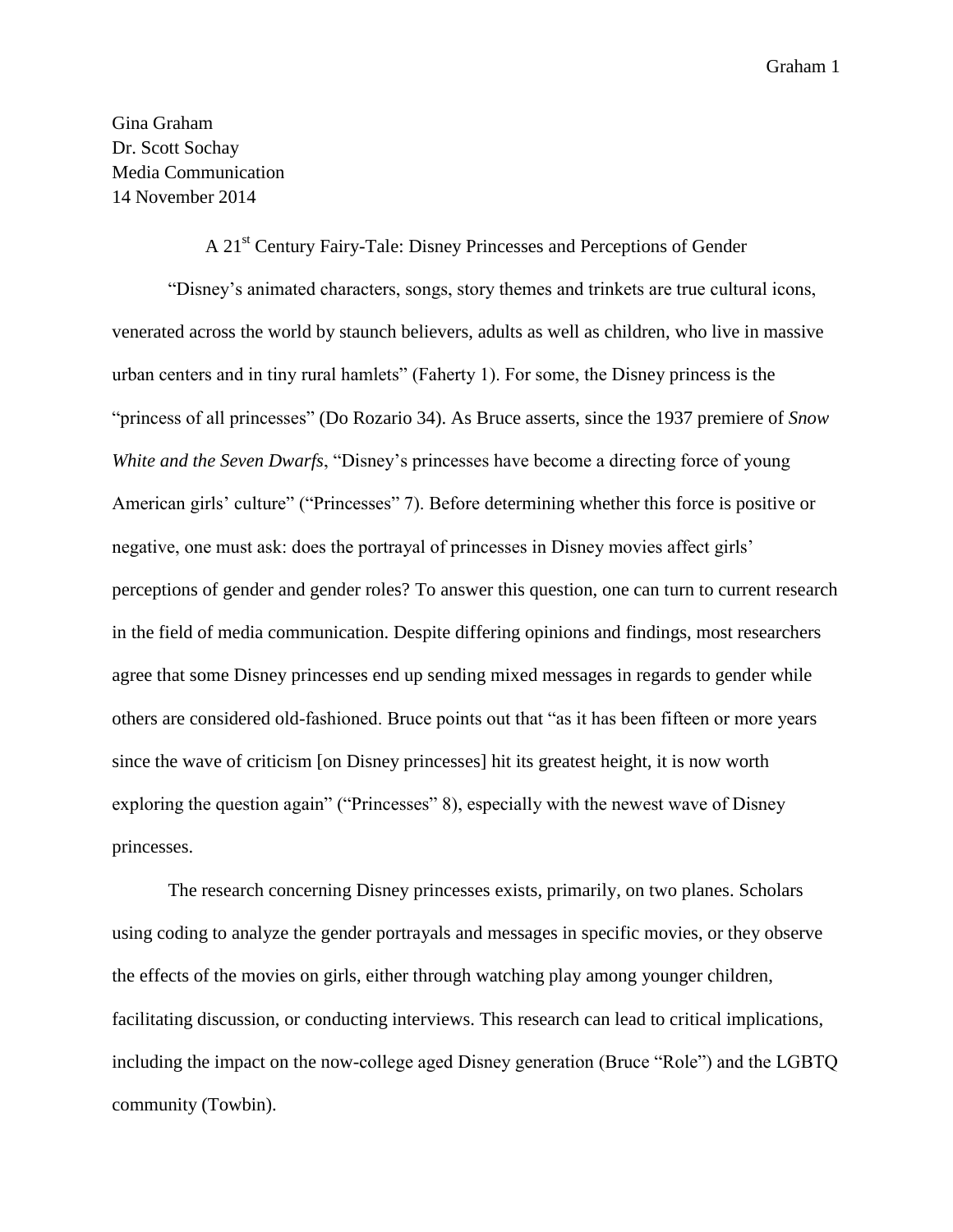Most researchers begin with the assumption that Disney princess movies "impart meaning and reflect social constructions of masculinity and femininity" (Baker-Sperry 717). This is usually due to the stereotypes that are presented in these films. In 2001, Faherty conducted an analysis of 19 classic Disney films, including princess movies and favorites like *The Lion King, 101 Dalmatians*, and *Toy Story* (2). In the sampled films, "Viewed quantitatively, female characters do not appear to be disadvantaged or to suffer negative consequences, as some critics have charged" (Faherty 4). This is to say that, according to Faherty, female characters are no more likely than men "to experience a social vulnerability" (4), yet this may have something to do with the fact that "males composed 63% [of characters] and females 28%" (3).

Towbin performed a similar analysis using coding software. This analysis, in contrast, was thematic on 26 Disney movies, not all of which were princess movies. However, they did determine male and female traits. According to Towbin's results, there are five common male characteristics: "Men primarily use physical means to express their emotions or show no emotions. Men are not in control of their sexuality. Men are naturally strong and heroic. Men have non-domestic jobs...Overweight men have negative characteristics" (28). These apply to men from *Cinderella's* Prince Charming to Kuzco in *Emperor's New Groove*, the newest movie Towbin analyzed from 2000 (20). The characteristics of females are stark opposites or portrayed negatively. From the study, it was found that "a woman's appearance is valued more than her intellect. Women are helpless and in need of protection. Women are domestic and likely to marry. Overweight women are ugly, unpleasant, and unmarried" (Towbin 30). Towbin and others show through their research that such "strongly gendered messages help to reinforce the desirability of traditional gender conformity" (England 565).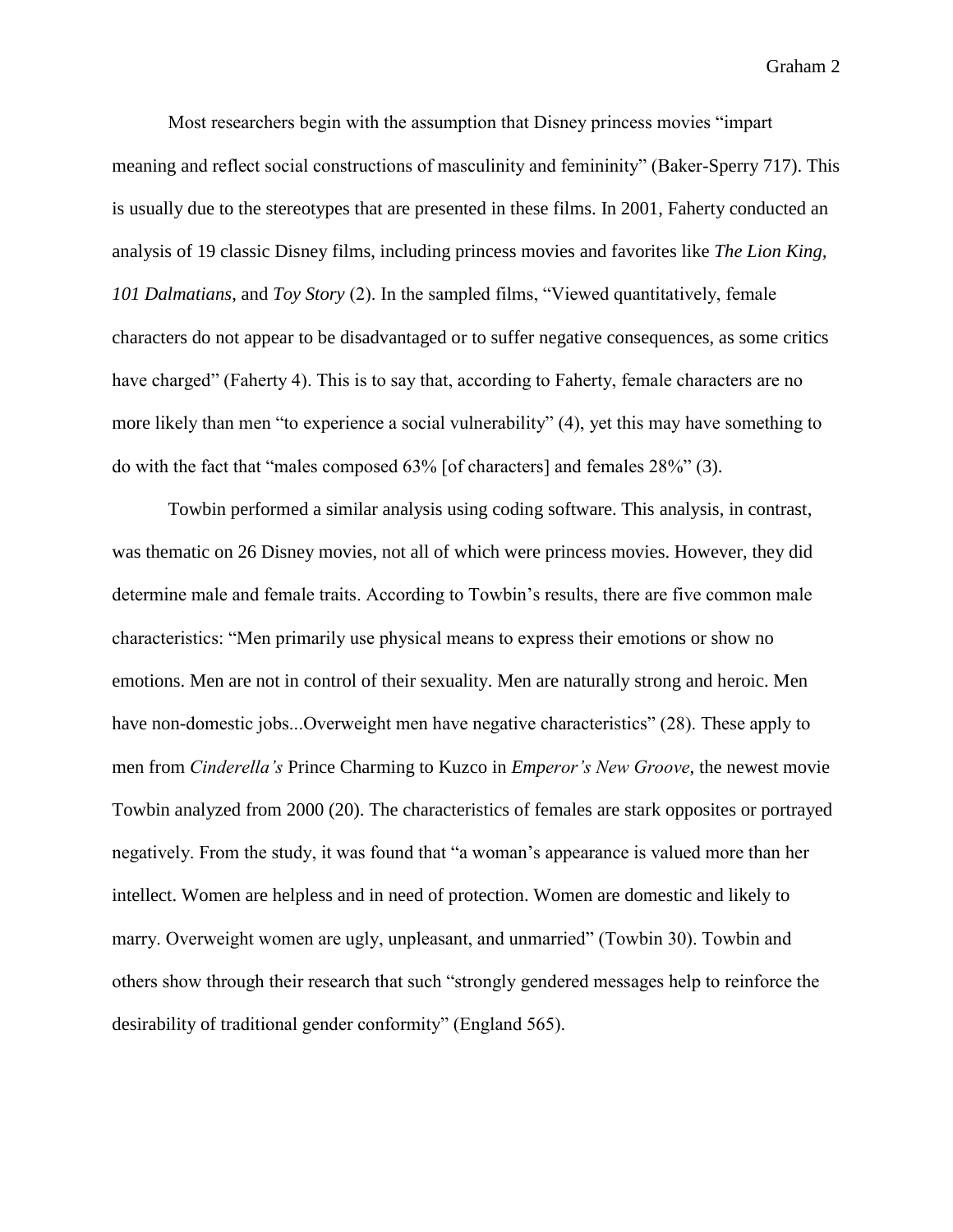Now that the common viewpoints about the messages behind the portrayal of Disney princesses have been discussed, this review can turn to studies that focus on the messages behind specific movies. For the most part, the movies are divided into three categories. The oldest movies usually consist of *Snow White, Cinderella*, and *Sleeping Beauty*, all of which were produced during the life of Walt Disney (Do Rozario 34). The next section, which will be referred to the as the middle movies, consists of movies created around or during the 1990s, ranging from *The Little Mermaid* (1989) to *Mulan* (1998). The latest phase of Disney princesses emerged with *The Princess and the Frog* (2009), followed by *Tangled* (2010), *Brave* (2012), and *Frozen* (2013). Bruce recognizes that critics argue that "the Disney movies have been reinforcing the idea that women should play a subservient, passive role, and that the females who have taken the movies to heart have thus been taught that they should fulfill that passive role in society, not acting but waiting for a man to give them the perfect life" ("Princesses" 8).

Do Rozario concentrates on the first two categories of Disney movies, with specific emphasis on the early movies. She relates the princess to her time period's society. Snow White, for example, from 1937, "matures in the Depression and is happy to pitch in with the working class dwarves in times of high unemployment and poverty until she is found once again by her prince" (Do Rozario 38). In this, though, she is "subordinate to the male" (Do Rozario 39). Aurora, on the other hand, Do Rozario writes, as the last of the early period princesses, is a "prototype Baby Boomer…and wakes from the curse in the 1959 feature, her past metaphorically left behind, leaving her ready for the 60s" (38).

In a study with 148 first-graders, Baker-Sperry used Disney's *Cinderella* to assess children's viewpoints of gender in a traditional framework. In the 1950 movie, the women "are concerned with physical appearance of self or other and clearly understand this to have direct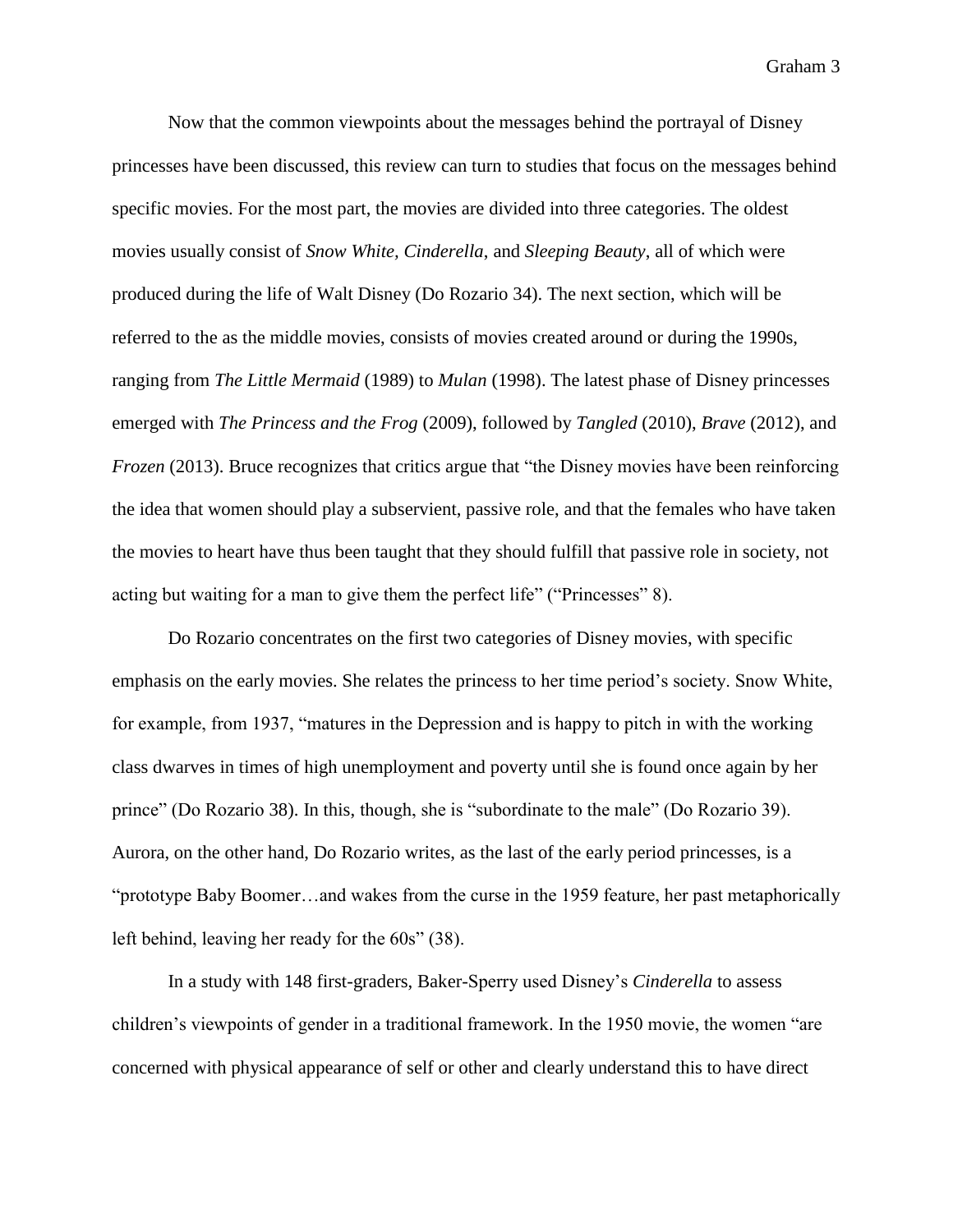impact on the ability to procure a suitable mate. Men in the tale fill traditionally masculine status roles: king, prince, and ambassador. The men have obvious social power; the women struggle to attain or maintain status on their own" (Baker-Sperry 718). It has what Baker-Sperry calls a "clear, traditional depiction of gendered expectations" (718).

As England found in her study of the early films, there were definite masculine and feminine traits. While the males were "assertive," "independent," and "brave," the feminine traits consisted of behavior that was "submissive," "affectionate," and "sensitive," or the character "was described as attractive," portrayed as a "victim," or "collapse[d] crying" (England 559). England and her coauthors concluded that "the first three Disney Princess movies…depicted in general more gendered attributes for both the princesses and the princes" in that the coding revealed these traits were presented through the films' characters (562). For example, Snow White "seemed to be chosen by [her prince] and obligingly fell in love" (England 563).

Research shows that the princesses of the middle stage weren't always so obliging. Do Rozario continues her analysis, finding that, in the middle movies like *The Little Mermaid, Beauty and the Beast, Aladdin, Pocahontas,* and *Mulan*, the princess' function "is self-centered, direct to self-discovery and self-rule rather than obedience to dictated masculine or feminine roles" (Do Rozario 51). Do Rozario cites this assertion with the fact that "Not one Disney father wishes for a son or remarks on the absence, implicitly condoning the disruption of patriarchy by a daughter" (51).

Others, like England, are not so sure. The middle movies, she writes, "still retained messages that are reminiscent of traditional roles" (564). There was still some change from the early films, however. "Whereas the later princesses performed more active roles in the final rescues of the movies, the princes still performed most of the climatic rescues…Over time, the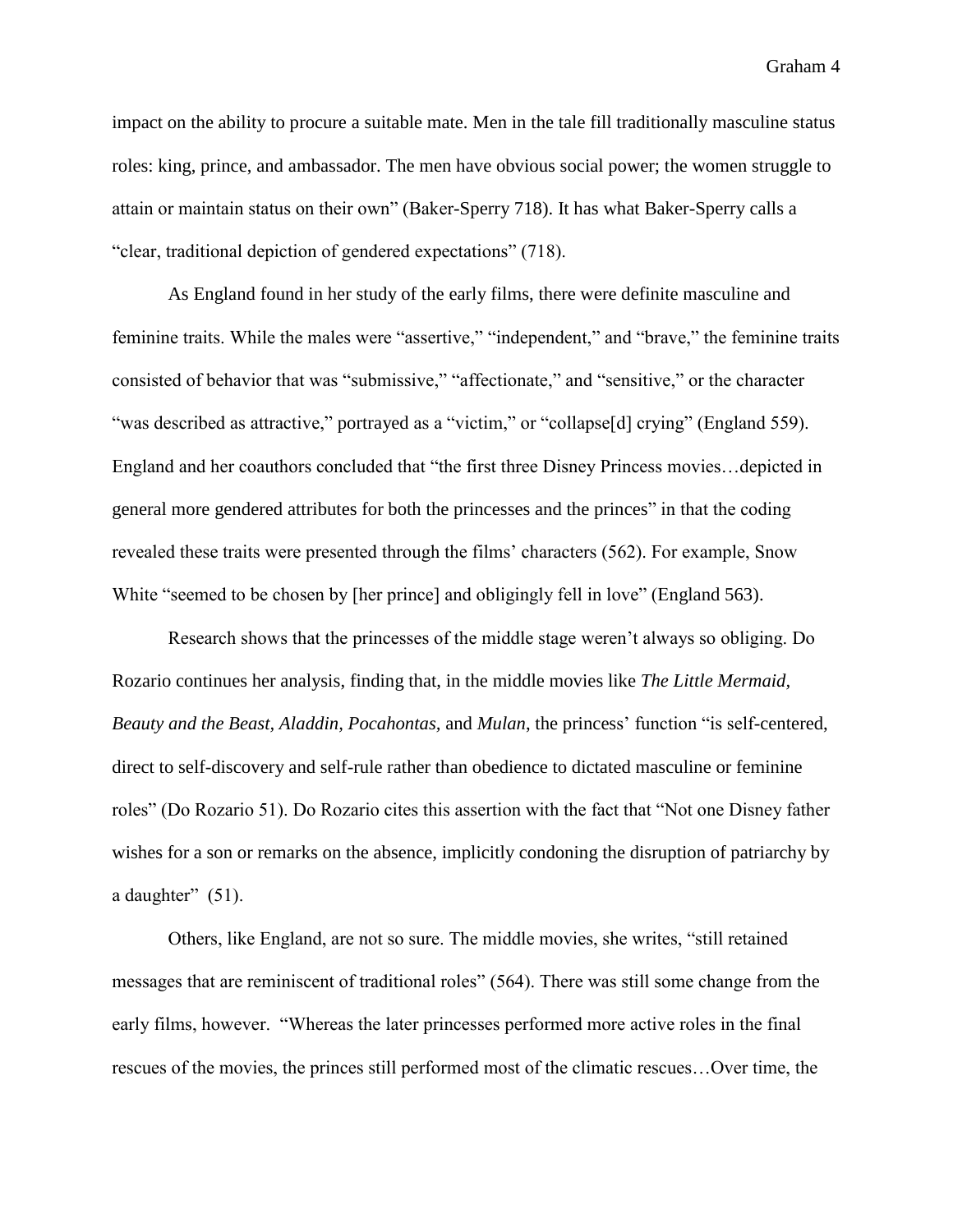princesses' roles have changed, however, from being completely passive…to assisting the prince in *Pocahontas* and *Mulan*" (England 565).

Towbin's study takes a unique stance in that it specifically focuses on the portrayals of male and female sexuality, which also impact gender roles. She proposes that "unhealthy portrayals of female sexuality abound in Disney" (Towbin 36), specifically citing the middle movies like *Beauty and the Beast* and *Aladdin.* In the former, "the 'male' candlestick woos the 'female' broom; as she says, 'No, no, no,' he says, 'Yes, yes, yes.' This reinforces a societal assumption that when women say no, they really mean yes; or worse, that her refusal is simply irrelevant" (Towbin 36). The scene in *Aladdin* where Jasmine becomes a seductress "teaches children that one way for a woman to get what she wants from a man is to manipulate him with her sexuality" (Towbin 36). However, Towbin returns to *Beauty and the Beast* to cite what she considers the "most insidious message about sexuality" (36). She summarizes the plot, noting the Beast's abuse of Belle and the magical transformation because of her love for him. From this, "children learn that it is acceptable for men to abuse women. They learn that if women tolerate the abuse and continue to love him despite his abuse, she will eventually be able to change him into a loving partner" (Towbin 36). Lastly, Towbin turns to Ariel of *The Little Mermaid*. In this film, "the princess must sacrifice her very voice. The symbolism here is powerful. To win the love of the prince, she must forfeit her thoughts and intellect, her independence and identity" (Towbin 38). Towbin considers this "an apt metaphor for many Disney heroines: No one listens to their words" (38).

This, however, began to change with the latest installment of Disney Princess movies. England also analyzed *The Princess and the Frog* (2009), and found that it presented mixed gender messages. Tiana had "a successful career" but it was "from traditionally feminine labor"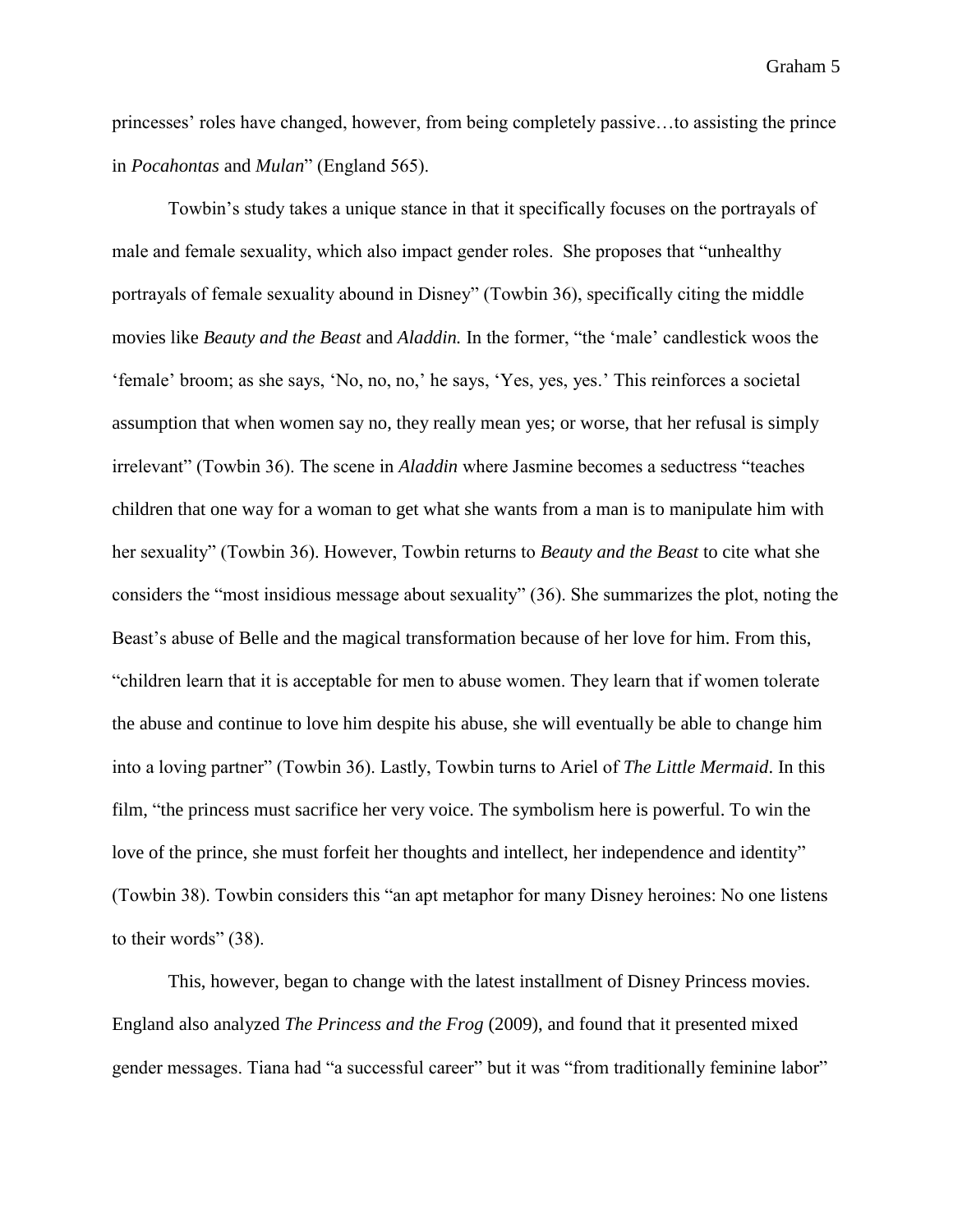(England 564). Towbin also points out that, "the prince rescues twice and is rescued three times, a non-traditional gender portrayal, but the princess rescues once and is rescued twice, a more traditional gender portrayal" (564). She also pointed out that "A princess [had] not yet performed the final rescue without the involvement of the prince" (England 565). This, however, would soon change.

Wilde recently conducted an analysis of *Tangled* (2010), *Brave* (2012), and *Frozen* (2013) in terms of the posters, trailers, and films themselves with "semiotic analysis using Propp's character theory" (137). *Tangled* continues the mixed messages about gender roles. In the poster, Flynn, "the male protagonist of the film" holds a frying pan, and "the fact that the male is holding a domestic object as a weapon juxtaposes the traditional domestic roles associated with women" (Wilde 137). Yet, Rapunzel is traditionally beautiful and she becomes "a contemporary princess in an all too traditional setting. She might not have waited for her prince to come and rescue her and have dreams of her own, yet a man stumbled across her tower, she accidently falls in love and her journey is reconciled through true love's kiss" (Wilde 140).

This all changes with the film *Brave.* First of all, on the promotional poster, Wilde notes, "Merida stands alone as a female protagonist, something that is new to the Disney princess narrative and the strong rendering of the image enforces attitudes of what it means to be brave" (140). In the trailer, she speaks to the audience and introduces herself, making her "the first princess to ever lead her own tale" (Wilde 140), as seen with the iconic line from the trailer, "If you had a chance to change your fate, would you?" (*Brave*). Merida, the princess, "defies stereotypical gender codes, utilizing themes of conflict and adventure. Merida is a princess that has found her voice and will rebel against anything she does not believe in, including" an arranged marriage (Wilde 141). In *Brave,* Merida is what Wilde calls a post-feminist princess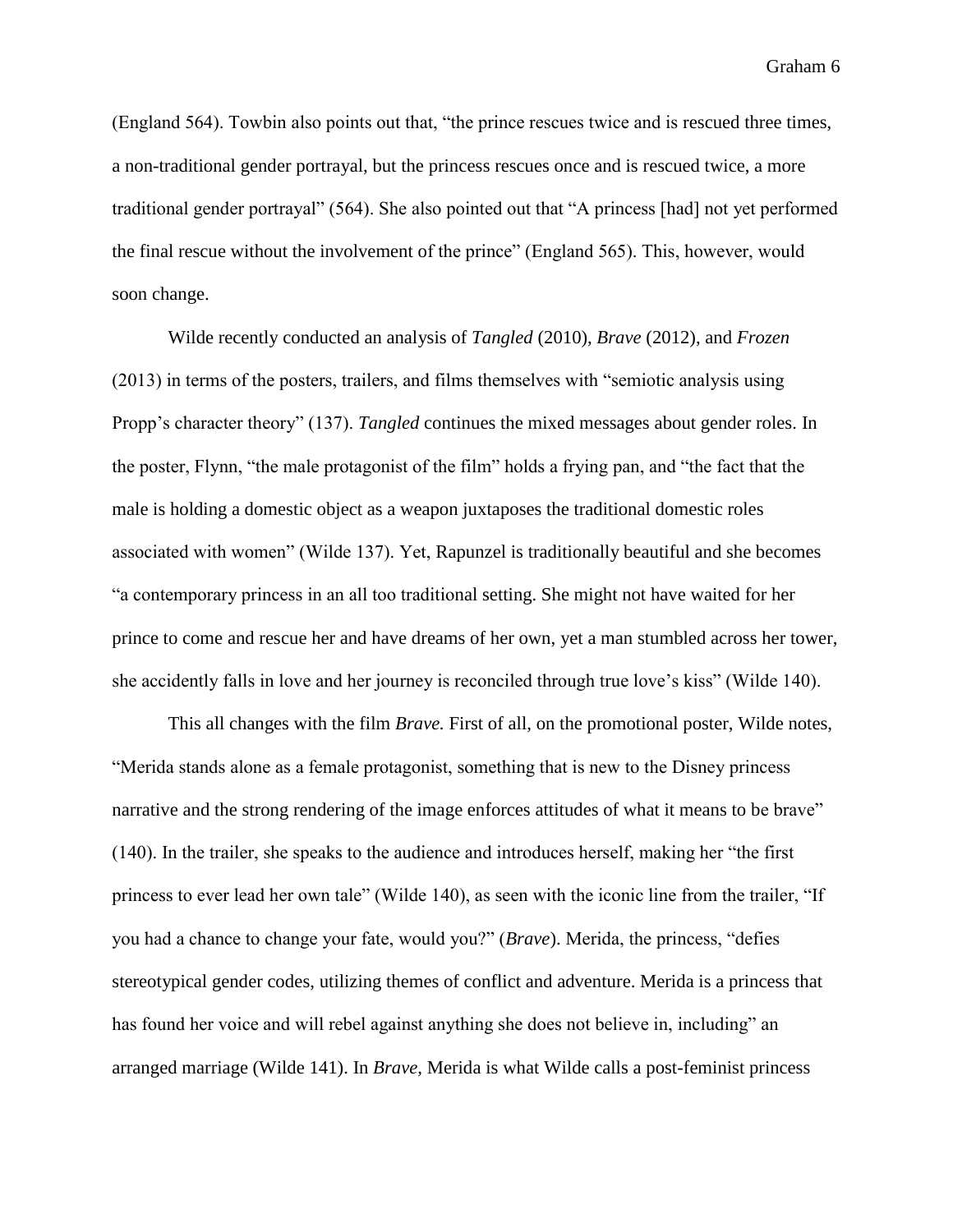who is "a positive role model for children; she represents different attributes that have never occurred in previous princess films. She has a voice and uses it to gain her freedom" (143).

The latest Disney princess move took the world by storm and still has little girls everywhere singing "Let It Go." The 2013 movie, *Frozen*, has what Wilde considers mixed messages in relation to gender stereotypes and post-feminism. Anna, the "heroine with girl power" (Wilde 145), is predominant in the trailer and movie, and "dismisses old traits of passivity to embark on her journey to save Arendelle" (Wilde 146). Yet, despite the girl power message, the traditional love story gets in the way. Wilde notes that Anna's "post-feminist attitudes are compromised in the scene in which she literally falls for Prince Hans" (146). Anna, and *Frozen* as a whole, "dispelled stereotypical notions of the princess narrative" because she "performed the final rescue, without the involvement of a prince" (Wilde 147). Wilde concludes that *Frozen* teaches "true love's kiss does not always save the day, but acts of selfless love and family reign supreme. These are harsh lessons for children to learn; yet it propels the positive post-feminist message of empowerment" (147).

Now that it has been established that most researchers presume some effect, often negative, from the Disney princesses, this analysis can focus on studies that study the effects on young girls in order to see *how* they are affected in terms of the perception of gender.

In the article "Princesses Without a Prince", Bruce interviewed second and third graders, ranging from seven to nine years old, about their understanding of the Disney princesses. He "sought to discover if the girls had internalized any of the arguably anti-feminist messages of the movies" ("Princesses" 9). He questioned the children on their familiarity with the Disney princess movies, asking if they had seen specific movies, and then asked them questions. The majority of these questions dealt with their plans for the future. He noted, most "see themselves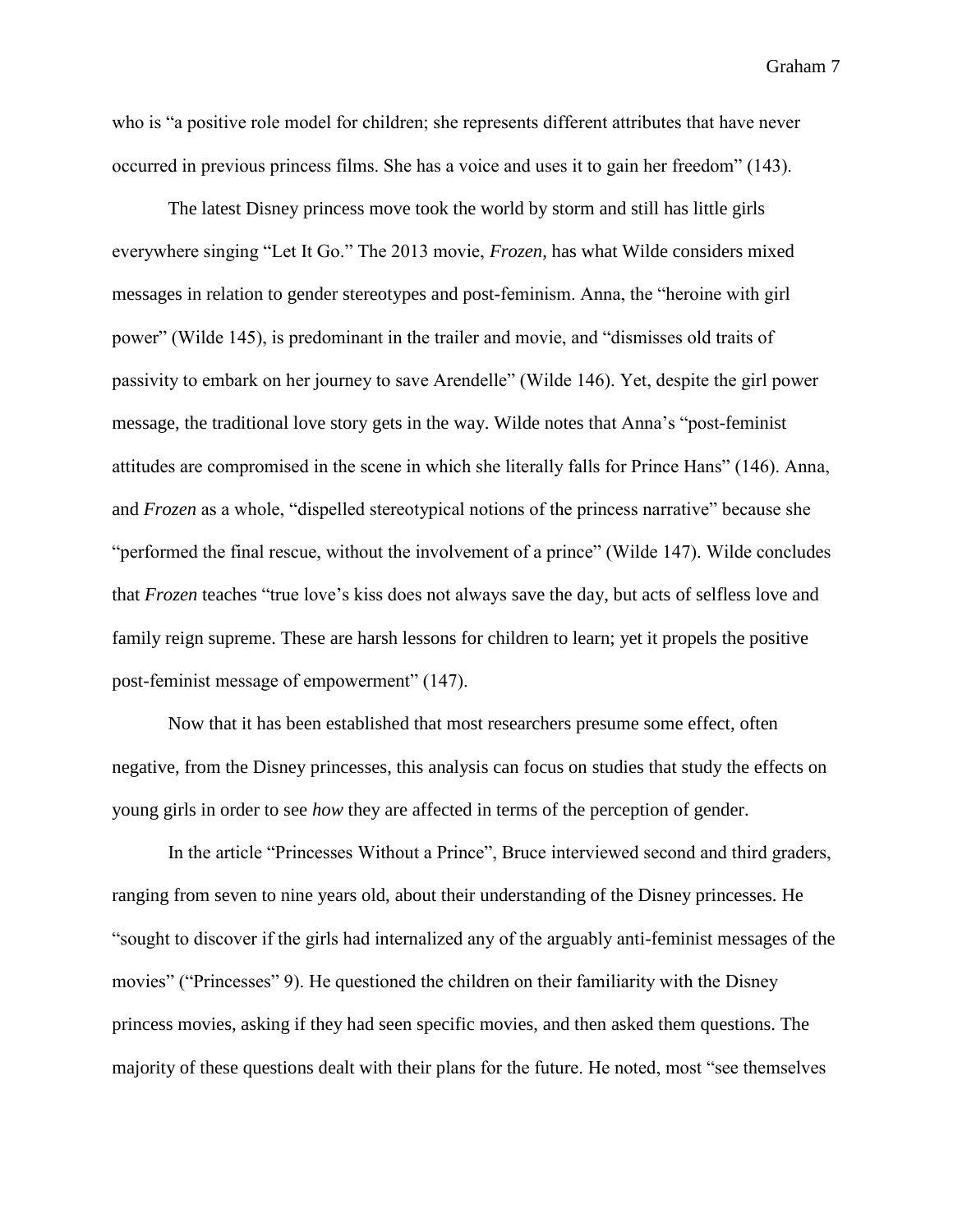as having a job outside the home. Such counters the general sentiment of the 1980s feminist criticism, which fears that girls would all sit around waiting for their Prince" ("Princesses" 14). However, Bruce notes that the jobs land in the two main categories of service jobs and appearance jobs, which are both almost always traditionally feminine and related to princesses. Bruce considers service jobs to be veterinarians, nurses, waitresses, and teachers. The appearance jobs include actress, singer, hair stylist, and dancer ("Princesses" 15). He concludes, "Girls today may not be looking for their Prince, but in some ways, they're still looking to be a princess" ("Princesses" 15).

Other studies look at the ideas of marriage. Two such studies are those conducted by Lee and Baker-Sperry. Lee worked with 10 Korean immigrant girls, ages five through eight, using group interviews. The girls had noticed that, "In order to get married, a princess tended to be forced to abandon her own decisions and desires, or her need for socio-familial rules in marriage. However, a Disney prince had a different story: he could usually marry according to his own will" (Lee 14). Lee notes, one girl asked, "'Why can't every princess have her own way in marriage?'" (15). Another answered, "There is a rule… only a man can be [someone] or do something" (Lee 15). Baker-Sperry's study involved 148 students in first grade. She asked questions, engaged in play, and physically sat with them (720). She noted that, "No child questioned Cinderella's desire to marry the prince" (721).

Baker-Sperry's study also spread over to gender roles in general. One child asked, "Does Cinderella have babies after she gets married?" Baker-Sperry asked what she thought, and the girl replied, "She should have babies, and she will change diapers, right?" Baker-Sperry replied with the question, "If they have babies, do you think the prince will change diapers?" The answer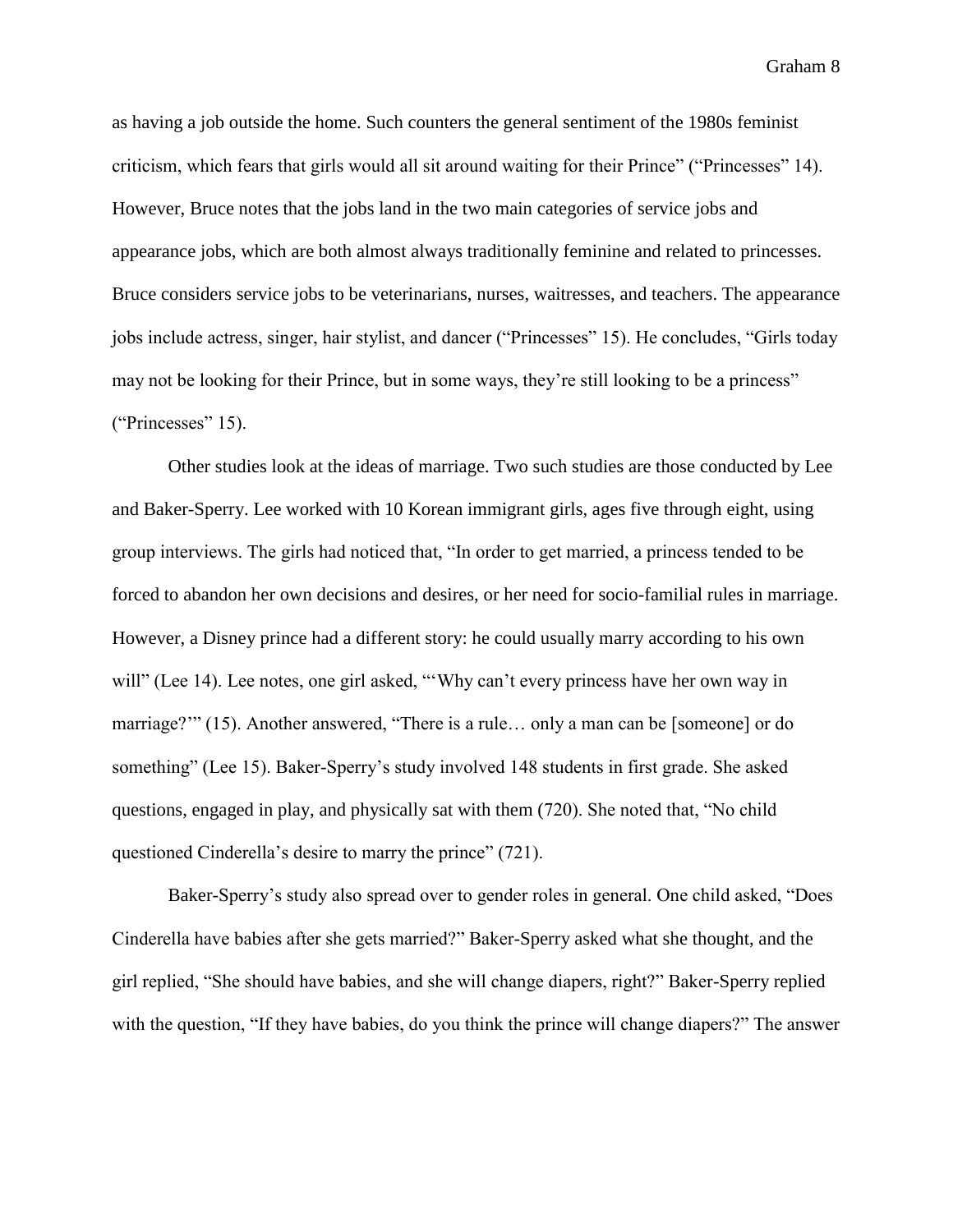was a resounding "no" (Baker-Sperry 722)! This seems to suggest that Disney Princess movies like *Cinderella* cause the reinforcement of traditional gender roles.

The results of Wohlwend's study show that this may not always be true. Wohlwend examined kindergartners' play in relation to the Disney princesses, and asked, "Do girls enthusiastically take up and replay stereotypical gendered narratives evoked by dolls, or do they revise stories and characters to produce counter-narratives of their own?" (3). One child "transformed Princess Aurora" from *Sleeping Beauty* "from victim to self-rescuer" (Wohlwend 19), showing the possibility that perception of gender is not just gained from external sources.

Most researchers agree that the portrayal of princesses in Disney movies does have some effect on girls' perceptions of gender and gender roles, yet the verdict is still out as to whether this is largely positive or negative, especially in relation to the newest princess movies. From this research, one can draw two critical implications, mainly related to the gender roles of adult women and the perception of gender in relation to the LGBTQ community.

Bruce notes that the college students in his second study "had grown up surrounded by Disney…if there were any long-term effects, they ought to be manifest now that the students were about twenty years old and entering their fully adult life" ("Role" 3). He used group interviews to survey 41 college students, 26 women and 15 men. They ranged in age from 18 to 22. The women recognized the stereotypes from these films, yet "anticipated have active, selfdirected lives" (Bruce "Role" 13). In contrast, among the males, eight of them discussed future careers. Six of them wanted a wife and kids, while three stressed "that their wives would not be working" (Bruce "Role" 13). Bruce found that "Clearly the female subjects expect to have jobs and families and most of all choice, and notably, no male subject described a future for his wife in such complex terms" ("Role" 14). This leads one to question whether future research should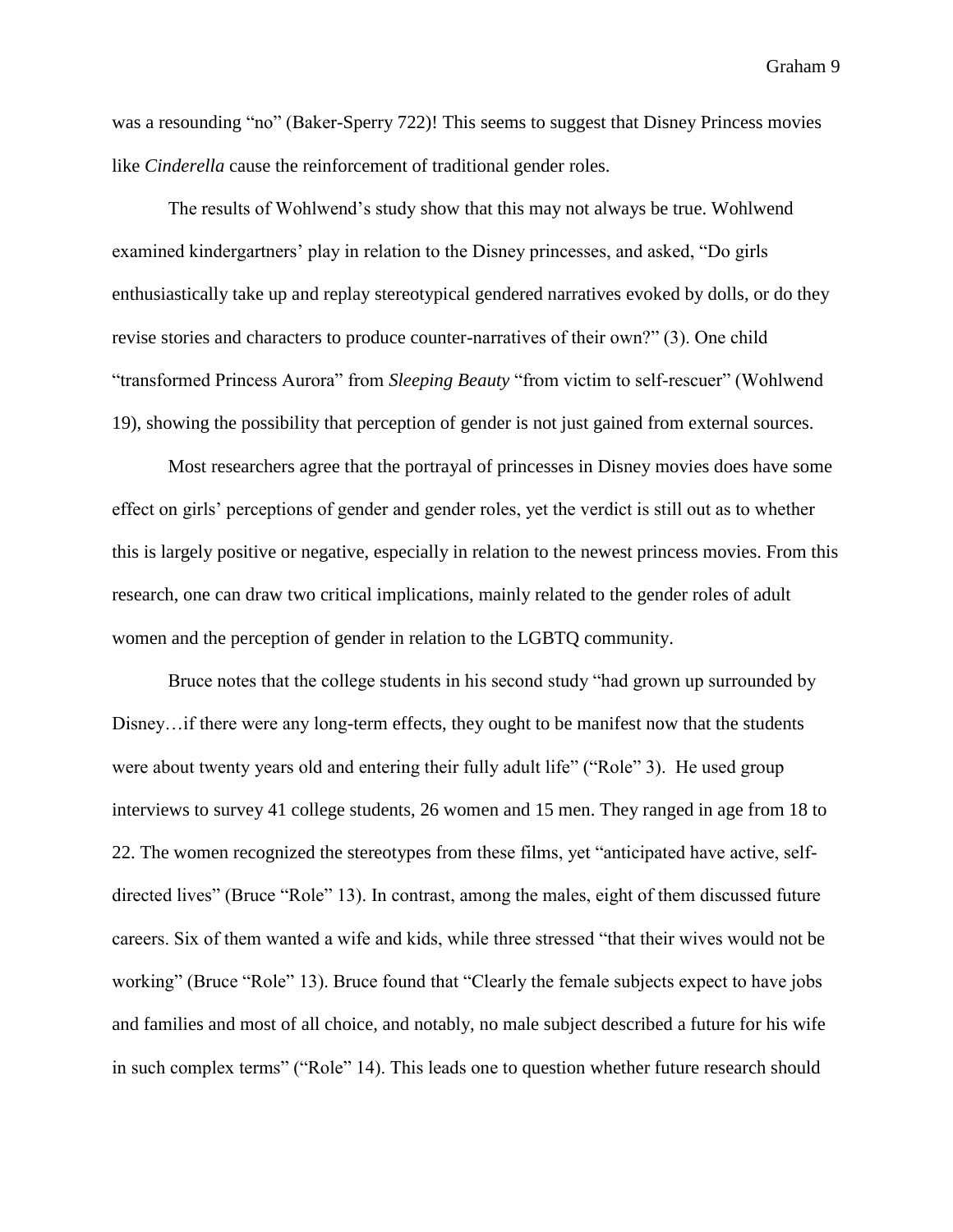focus on males' perceptions of gender, as they, at least in this case, are the ones perpetuating traditional understandings of gender and gender roles.

Often, the discussion of gender is not complete without a discussion of the LGBTQ community. However, with Disney princess movies, there is not direct portrayal of any behavior that does not fit the hetero-normative mold. Towbin also tackles this issue in her analysis of *all* Disney movies, not just princess ones. She notes, "No same-sex relationships are portrayed in any of the movies. Given the stereotype in United States culture that gay men and lesbian women have opposite gender behavior, such a theme was examined. Five movies depicted negative portrayals of men with traditionally feminine traits," including *Aladdin* and *Pocahontas* (Towbin 34). She also cites that, "same-sex affection between men is considered disgusting and receives ridicule. In [*Beauty and the Beast*], after winning a battle, a male candle kisses a male clock on both cheeks, and the clock reacts with disgust" (Towbin 34). Towbin concludes, "Gendered stereotypes continue to be portrayed, and non-dominant groups are portrayed negatively, marginalized, or not portrayed at all" (34).

With research such as this, scholars have been trying to answer *how* the portrayal of princesses in Disney movies affect girls' perceptions of gender and gender roles. The Disney princess narrative may be a "tale as old as time" (*Beauty and the Beast*), but the verdict is still out as to their impact on girls' perception of gender. With new movies like *Brave* and *Frozen*, "For the first time in forever" (*Frozen*), Disney is both recognizing these critiques and changing the messages in their movies to show girls that they can "rewrite the concept of 'fairy-tale' for the twenty-first century" (Bruce "Role" 20) to be a happily-ever-after of gender equality.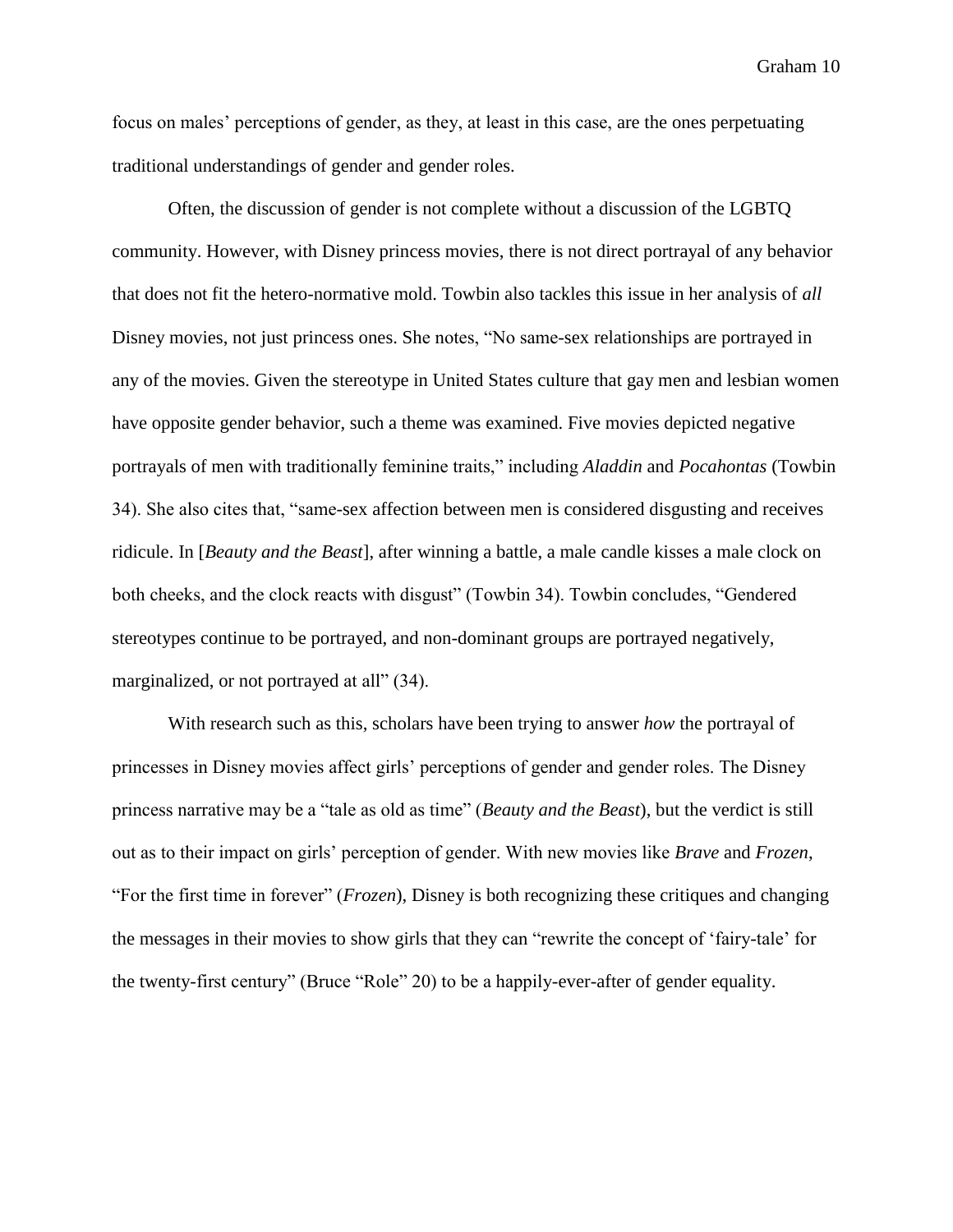#### Works Cited

- Baker-Sperry, Lori. "The Production Of Meaning Through Peer Interaction: Children And Walt Disney's Cinderella." *Sex Roles* 56.11/12 (2007): 717-727. *EBSCO MegaFILE*. Web. 16 Sept. 2014.
- *Beauty and the Beast.* Dir. Gary Trousdale and Kirk Wise. Perf. Paige O'Hara, Robby Benson, and Richard White. Disney, 1991. Film.
- *Brave*. Dir. Mark Andrews, Brenda Chapman, and Steve Purcell. Perf. Kelly MacDonald, Billy Connolly, and Emma Thompson. Disney, 2012. Film.
- Bruce, Alexander M. "Princesses Without A Prince: A Consideration Of Girl's Reaction To Disney's 'Princess' Movies." *Children's Folklore Review* 28.(2005): 7-21. *MLA International Bibliography*. Web. 16 Sept. 2014.
- Bruce, Alexander M. "The Role Of The 'Princess' In Walt Disney's Animated Films: Reactions Of College Students." *Studies In Popular Culture* 30.1 (2007): 1-25. *MLA International Bibliography*. Web. 16 Sept. 2014.
- Do Rozario, Rebecca-Anne C. "The Princess And The Magic Kingdom: Beyond Nostalgia, The Function Of The Disney Princess." *Women's Studies In Communication* 27.1 (2004): 34-59. *EBSCO MegaFILE*. Web. 16 Sept. 2014.
- England, Dawn, Lara Descartes, and Melissa Collier-Meek. "Gender Role Portrayal And The Disney Princesses." *Sex Roles* 64.7/8 (2011): 555-567. *EBSCO MegaFILE*. Web. 16 Sept. 2014.
- Faherty, Vincent E. "Is The Mouse Sensitive? A Study Of Race, Gender, And Social Vulnerability In Disney Animated Films." *Simile* 1.3 (2001): N.PAG. *EBSCO MegaFILE*. Web. 16 Sept. 2014.